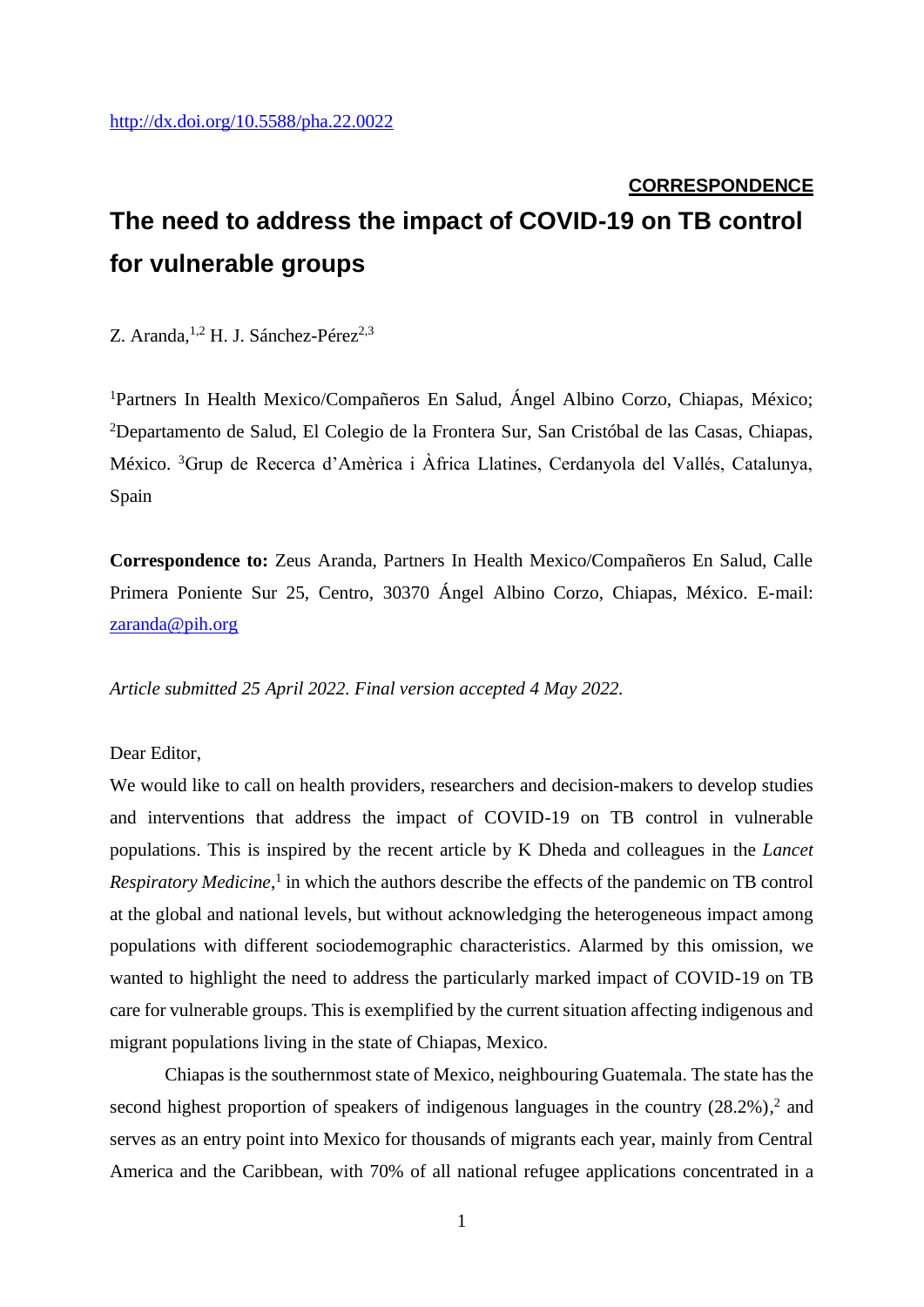single municipality.<sup>3</sup> The migrant population in Chiapas has almost doubled over the past  $10$ years due to political instability, social violence, natural disasters and economic hardship – aggravated by the COVID-19 pandemic – in their countries of origin. In 2018, indigenous populations among the citizens of Chiapas had the highest levels of poverty (above 90%) and lack of access to health services (above  $20\%$ ),<sup>2</sup> exacerbated by widespread racism and a lack of cultural competence among health providers. In the case of migrant populations, almost half had left their home countries due to economic issues and less than 50% had received healthcare when needed.<sup>4</sup> It is well known that poorer living conditions, hygiene and health support among indigenous and migrant citizens lead to increased susceptibility to TB, and poorer diagnosis, management and prognosis of the disease in these populations. On top of this, the COVID-19 pandemic has increased economic hardship and limited access to health services for vulnerable groups in Chiapas, who have been disproportionately affected by the COVID-19 disease burden, thereby worsening the state of TB and TB care among indigenous peoples and migrants. For example, TB case detection in indigenous populations declined by 50% from 2019 to 2020 in one of 15 regions in Chiapas, compared to a 30% decrease in the general population.<sup>5</sup>

This example highlights the importance of gathering evidence on the specific effect of the COVID-19 pandemic on TB control in vulnerable groups. This is often overshadowed by national-level data and demonstrates the need to develop intersectoral interventions to tackle the social determinants that increase susceptibility to TB and impede access to TB care among populations that are particularly affected by the pandemic.

*Conflicts of interest:* none declared.

## References

- 1 Dheda K, et al. The intersecting pandemics of tuberculosis and COVID-19: populationlevel and patient-level impact, clinical presentation, and corrective interventions. Lancet Respir Med 2022;10(6):603-622.
- 2 Instituto Nacional de Estadística y Geografía. Censo de Población y Vivienda. Aguascalientes, Mexico: INEGI, 2022. https://www.inegi.org.mx/programas/ccpv/2020/ Accessed April 2022.
- 3 Organización Internacional para las Migraciones. Presencia de personas migrantes y caracterización de sus perfiles migratorios, socioeconómicos y sociolaborales en Tapachula Centro, Tapachula, Chiapas. Mexico City, Mexico: IOM, 2021.